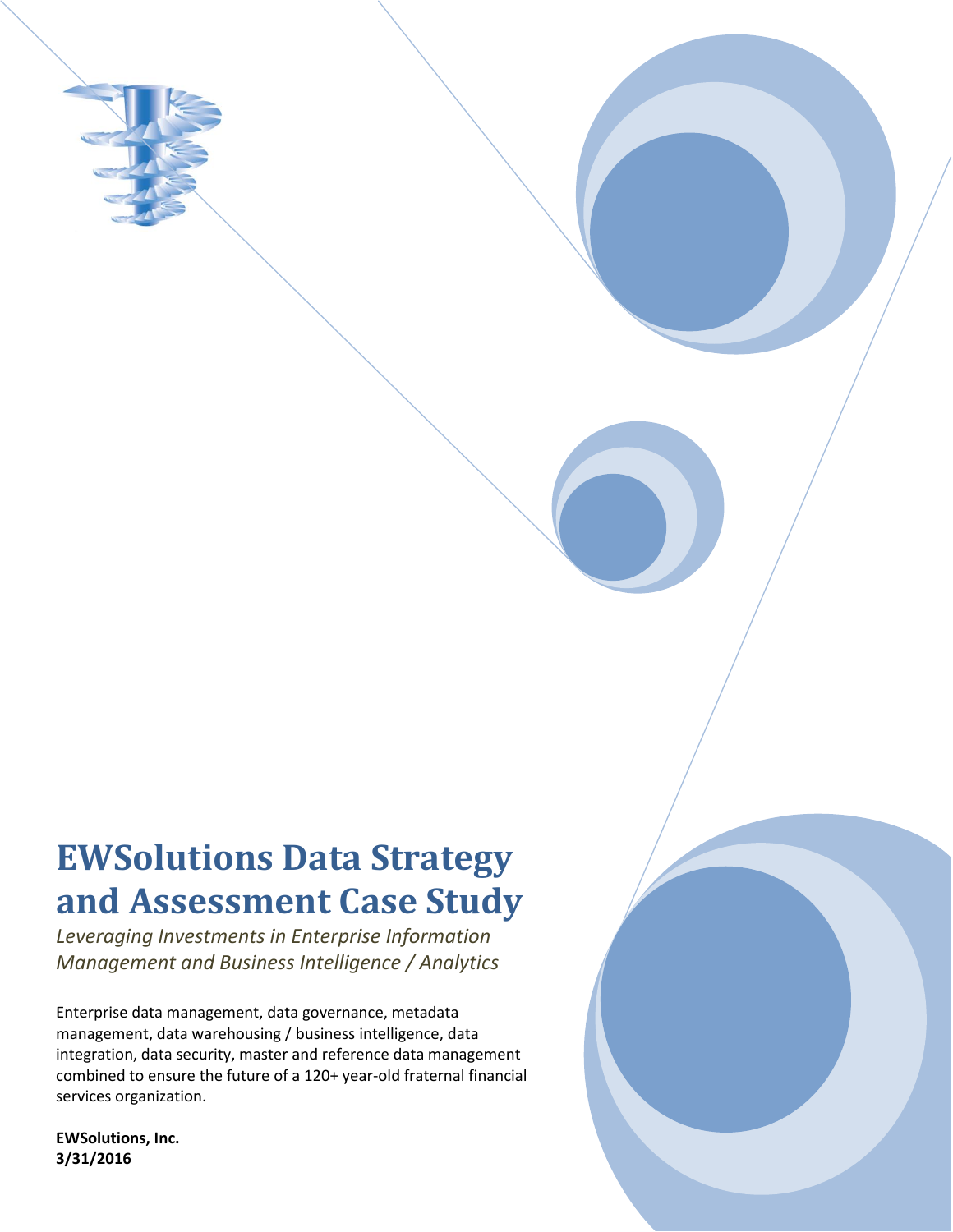## **Leveraging Investments in Enterprise Information Management and Business Intelligence: A Case Study in How Enterprise Warehouse Solutions Enabled Competitive Advantage for Financial Services**

More than a century ago, Thrivent Financial began helping Christians build solid financial futures and strengthen their communities. Today, the company serves more than 2.3 million members nationwide. A lot has changed over the years, but one thing hasn't: how the company blends faith, finances and generosity. Members have always been the heart and soul of the organization. Neighbors helping neighbors. People making contributions to their communities. A century ago, it took the form of barn raisings and church potlucks. These days, it's things like new construction projects through *Thrivent Builds* and responsive *Thrivent Action Team* events.

In the early 20th century, there was no social safety net. Back then, an accident or other misfortune could destroy a family's welfare. Congregations historically had come to the aid of people in need. However, by offering insurance contracts to Lutherans, the Aid Association for Lutherans (AAL) and Lutheran Brotherhood (LB) created mutual security where once there had been only individual risk.

Having shared similar missions and values for decades, LB and AAL merged in 2001, becoming Thrivent Financial for Lutherans. As a not-for-profit on the Fortune 500, the company now could support families and communities in more ways than they did as individual organizations.

In 2013, the members voted overwhelmingly to extend the common bond beyond Lutherans to include all Christians and to rename the company Thrivent Financial. This historic decision meant Thrivent would be able to help millions more people *be wise with money and live generously*.

Thrivent continues its drive for managing finances faithfully and is committed to improvements in strategic and operational data management and business, ensuring that the next 120 years are as fruitful for the company as the first.



## **Data Management challenges raise need for change**

Several years ago, Thrivent Financial installed data warehousing / business intelligence solution software to update the company's outdated technology and to move it toward a long-time goal of a unified approach to managing its decision support data more effectively. However, the company did not focus on the underlying enterprise information management challenges of data architecture, metadata management, data governance,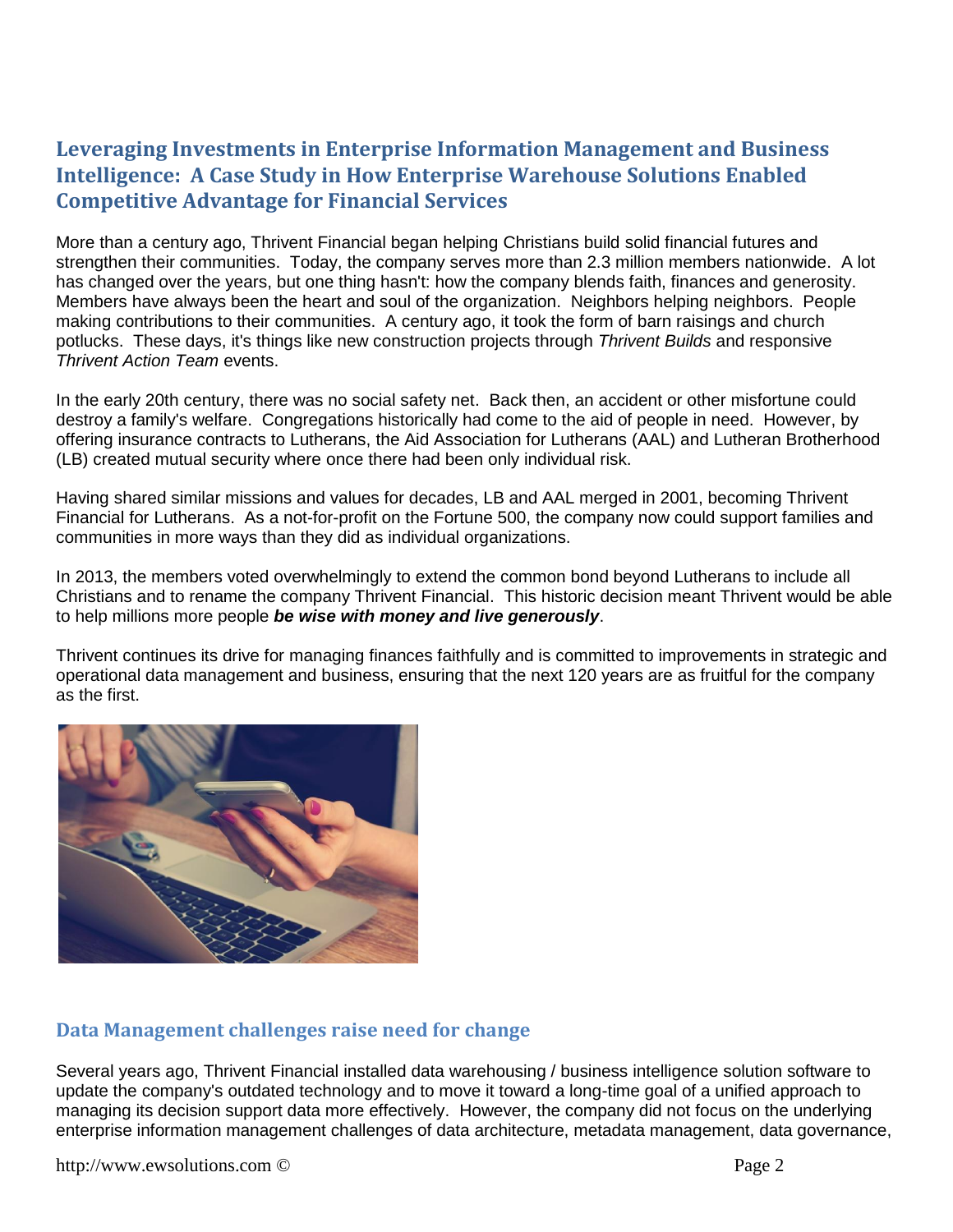master and reference data management in this effort. Additionally, the upgrade was not performed using data warehousing and business intelligence proven practices and industry standards for data integration, data warehouse architecture and data warehouse metadata management, ultimately causing the newly-installed system to be too complicated, too cumbersome and too expensive to maintain.

Thrivent retained industry leader [Enterprise Warehouse Solutions](http://www.ewsolutions.com/) and used its expert consultants to perform a complete enterprise information management current state assessment, and a companion enterprise data warehouse / business intelligence assessment. Enterprise Warehouse Solutions' team of experienced toplevel strategists was able to provide the company with exemplary advice, guidance, planning and execution strategies and recommendations for improvement in all areas of EIM (data governance, master and reference data management, data architecture, metadata management, data integration, data quality management, data security, database operations, etc). Enterprise Warehousing Solutions also performed a comprehensive assessment for the data warehousing and business intelligence, and enterprise architecture at Thrivent concurrently with the EIM assessment.

Finally, Enterprise Warehousing Solutions performed a comprehensive assessment of the current state of metadata management at Thrivent and made business and technical recommendations for the development and implementation of a managed metadata environment to support the organization's stated needs for context for its data and information.



Enterprise Warehouse Solutions consultants brought outstanding credentials and dedication to the partnership while also offering:

- Exceptional experience in all facets of enterprise information management assessment and implementation
- Exceptional experience in all areas of data warehousing and business intelligence assessment, architecture, project management and data integration
- Exceptional experience in all areas of metadata strategy development metadata assessment, technical metadata architecture (Managed Metadata Environment - MME), metadata project management and metadata integration
- Sophisticated interpersonal communication skill for delivering knowledge transfer
- Thorough understanding of enterprise information management best practices and industry standards, especially in the areas of data management strategy, data governance and stewardship, data architecture, metadata management, master and reference data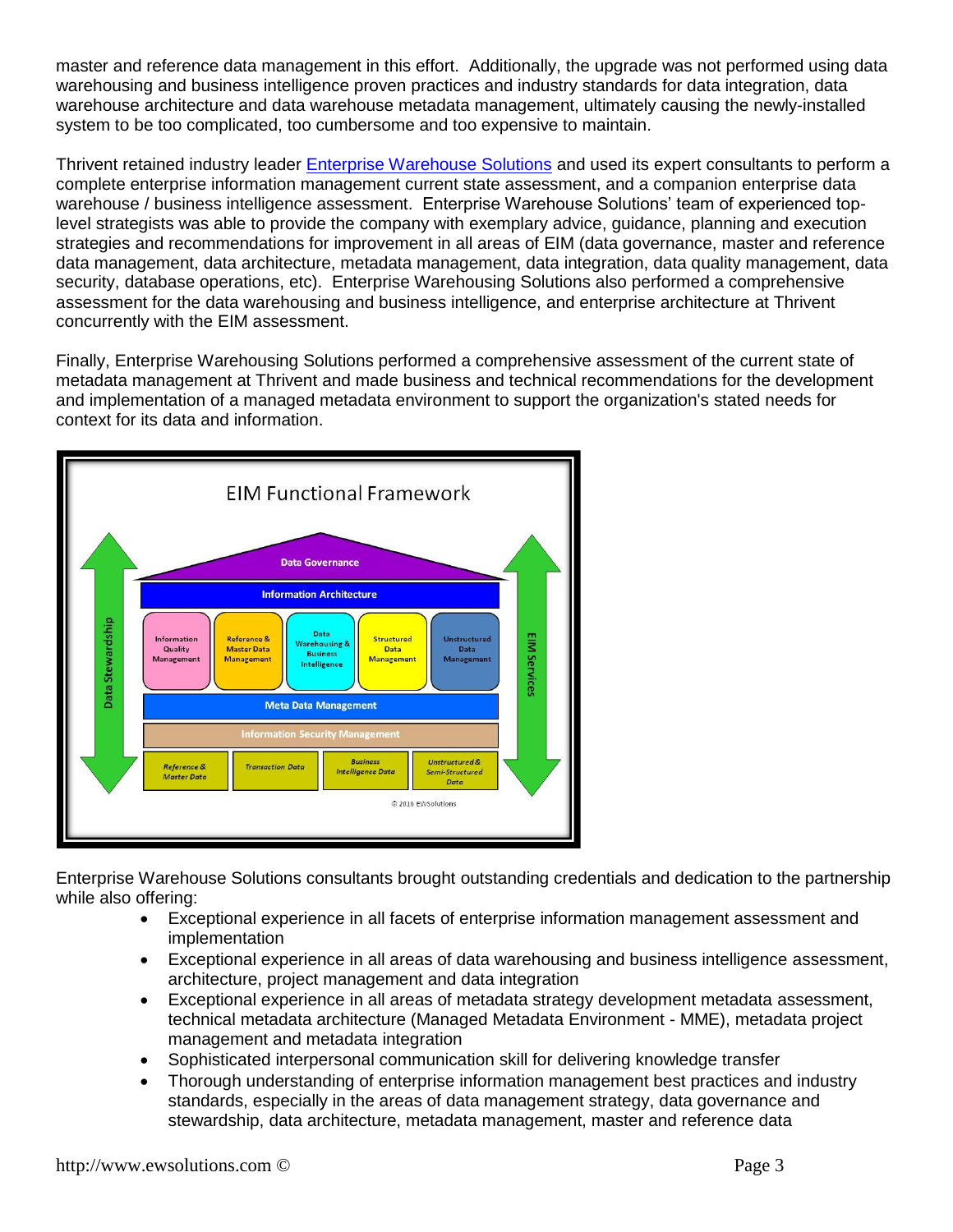management, data warehousing and business intelligence, and the project management in these areas

The invaluable ability to view the technology from the business person's perspective

With the superior guidance of Enterprise Warehouse Solutions in EIM and DW/BI assessment, with clearly defined recommendations for improvement and a series of phased implementation roadmaps, Thrivent Financial was able to plan its new approach to data management confidently with these clearly defined goals:

- 1. Plan for data governance and implement the plan
- 2. Establish the foundations of enterprise data architecture
- 3. Improve the current state of data usage for business intelligence
- 4. Expand the use of the data warehouse
- 5. Develop a plan for action for improved metadata management

Using senior resources from Enterprise Warehouse Solutions, Thrivent was able to meet all the defined goals in the specified period.

Additionally, Enterprise Warehouse Solutions expertly guided Thrivent Financial through implementation of its industry leading  $13<sup>sm</sup>$  methodology for data warehousing and business intelligence. The results of this methodology implementation included:

- Analysis of  $13<sup>sm</sup>$  against current Thrivent data warehousing / business intelligence practices
- Assessment of gaps between Thrivent DW/BI practices and industry proven practices in  $13<sup>sm</sup>$
- **Incorporation of**  $13^{sm}$  **stages, phases, activities, templates into Thrivent DW / BI approach**
- Expert guidance for blending  $13^{sm}$  and Thrivent approaches into a unified method
- Incorporation of new method into selected DW/BI implementation projects



**EWSolutions<sup>'</sup> 13<sup>sm</sup>** methodology for Business Intelligence/Data Warehousing (BI/DW) is a highly customizable, iterative, and workflow-oriented methodology designed to help your organization achieve enterprise BI/DW success effectively. With hundreds of fine-grained tasks with clear objectives, success factors, and responsible parties identified,  $13<sup>sm</sup>$  enables the development of a BI/DW environment with the proper processes, people, and technologies.

http://www.ewsolutions.com © Page 4 The methodology is based on **EWSolutions'** consultants many years of helping clients successfully realize outstanding benefit from their BI /DW efforts. I3sm underscores **EWSolutions'** numerous award-winning efforts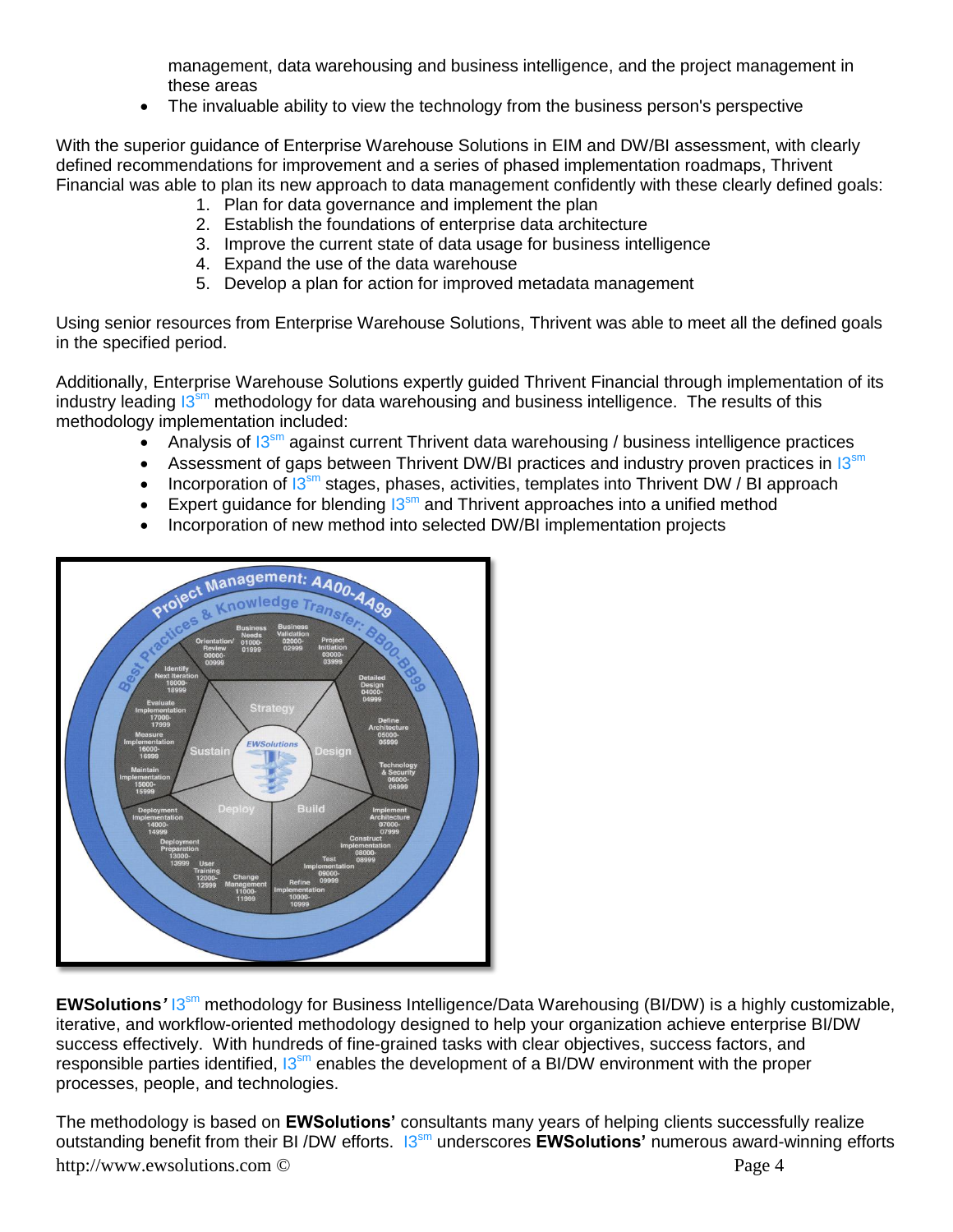and thought-leading practices and supports integration with Enterprise Information Management (EIM), data governance, and managed metadata environment (MME) efforts. 13<sup>sm</sup> is a self-sustaining, iterative, and customizable methodology that helps organizations to realize continuous return on investment (ROI) by identifying new business opportunities, improving efficiencies, and increased data quality through a BI/DW program.

#### **Methodology Critical Points:**

With highly customizable task narratives, templates, and examples,  $13^{sm}$  allows any organization to fit the methodology to its efforts, not the other way around. The methodology adds value to a BI/DW program without adding unnecessary complexity or unjustified efforts.

An iterative methodology with overlapping phases and activities, I3<sup>sm</sup> helps an organization anticipate and reduce risks within and across phases, providing strong validation of scope and results, while efficiently utilizing all resources, including time, personnel, funds, and effort.

The 13<sup>sm</sup> workflow provides discipline and manageability to any BI/DW program. A BI/DW program can be very complex – using the  $13<sup>sm</sup>$  methodology breaks the effort into manageable, measurable tasks to know the current state, target state, and next steps. With its clear success criteria and best-practice estimates, the methodology helps an organization achieve discipline and increase visibility to assess progress and identify needed adjustments efficiently and effectively.

## **Assessment, Roadmaps, Implementation Support Provide Foundations for Growth**

Thrivent Financial's senior business community leadership responded favorably to the assessment and roadmaps provided by Enterprise Warehouse Solutions, even asking the consulting staff to help review potential job candidates and to develop roles and responsibilities for the new employees. Several new staff were hired to participate in various enterprise information management and data warehousing / business intelligence programs. Enterprise information management and DW/BI visibility was raised significantly at senior levels and the organization continues on its EIM and DW/BI foundational development paths.

Enterprise Warehouse Solutions provided sustained guidance and advice informed by industry standards and proven practices, and led / directed several foundational projects during a critical period for Thrivent Financial.

Additionally, Thrivent achieved significant results guided by Enterprise Warehouse Solutions, including:

- Guidance and support for formulating and communicating the concepts and implementation of enterprise information management and its components (data governance, metadata management, master and reference data management, data quality, data integration, etc.) holistically
- Development and refinement of a multi-year enterprise information management improvement and implementation plan
- Consulting to develop a data governance approach based on industry standards and proven practices
- Consulting to support the development of an improved environment for data warehousing and business intelligence, including the adoption of a robust DW/BI methodology

### **EWSolutions Overview**

Enterprise Warehouse Solutions (EWSolutions) is comprised of superior strategic and tactical planning analysts who offer federal and commercial clients innovative and authoritative solutions to assist with assessments / strategies in all areas of enterprise data / information management, technology implementation in metadata management, data warehousing (ETL, BI, data and text mining, etc.), business intelligence implementation, data governance program development and implementation, enterprise data management framework development and implementation, data migration planning, disaster and contingency planning, and strategic solutions for business/technology issues. The company's extensive client base spans the government